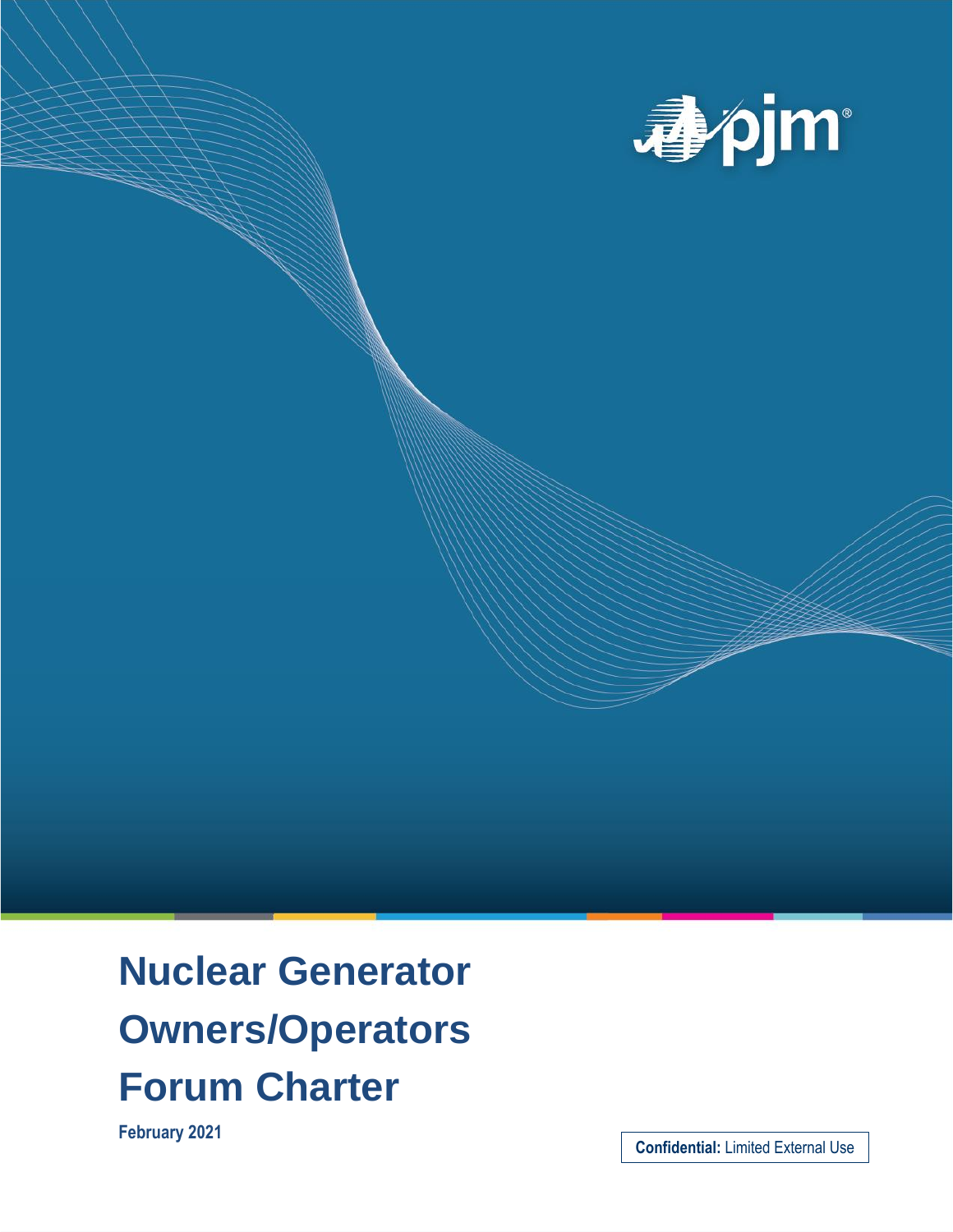

This page is intentionally left blank.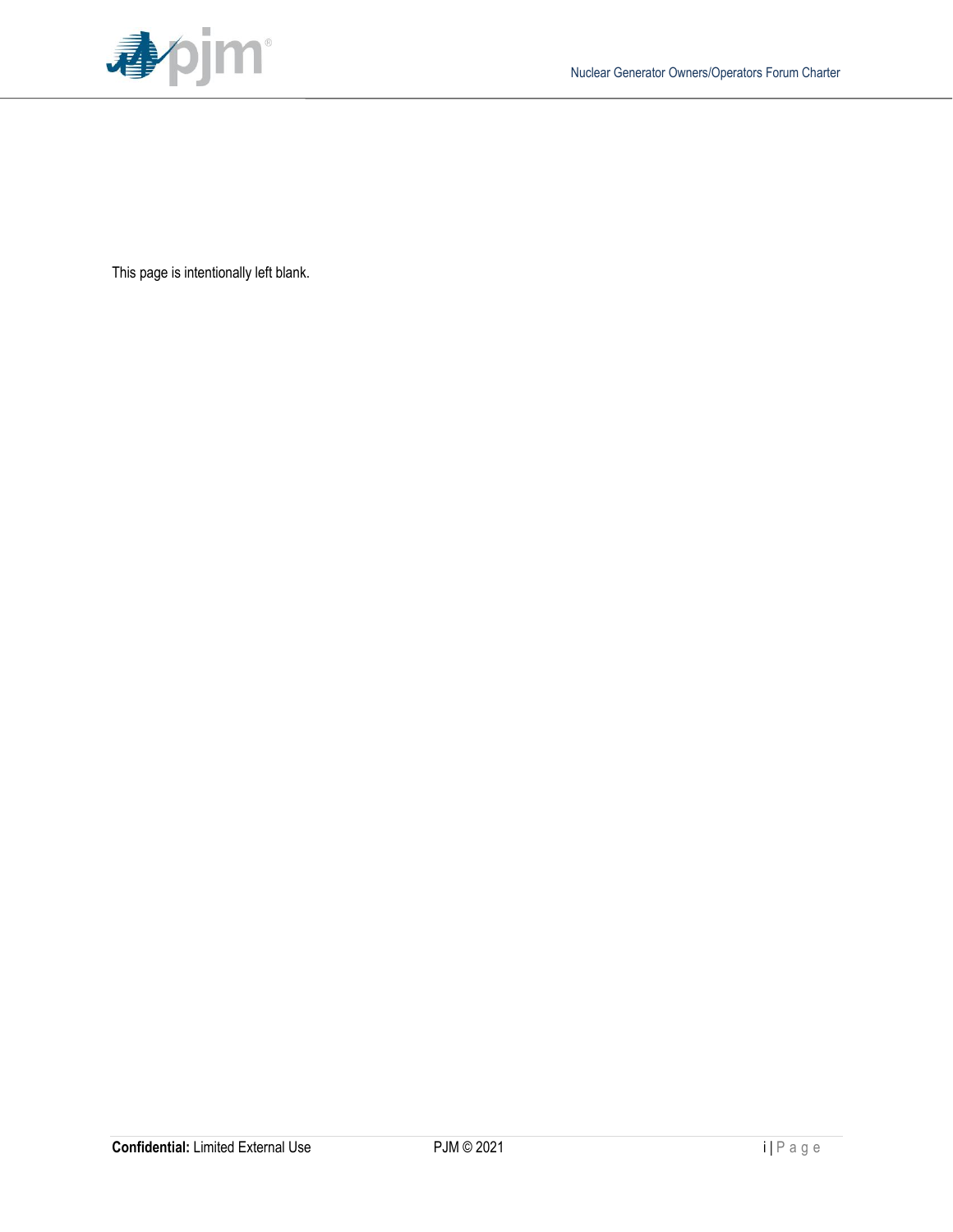

# **Contents**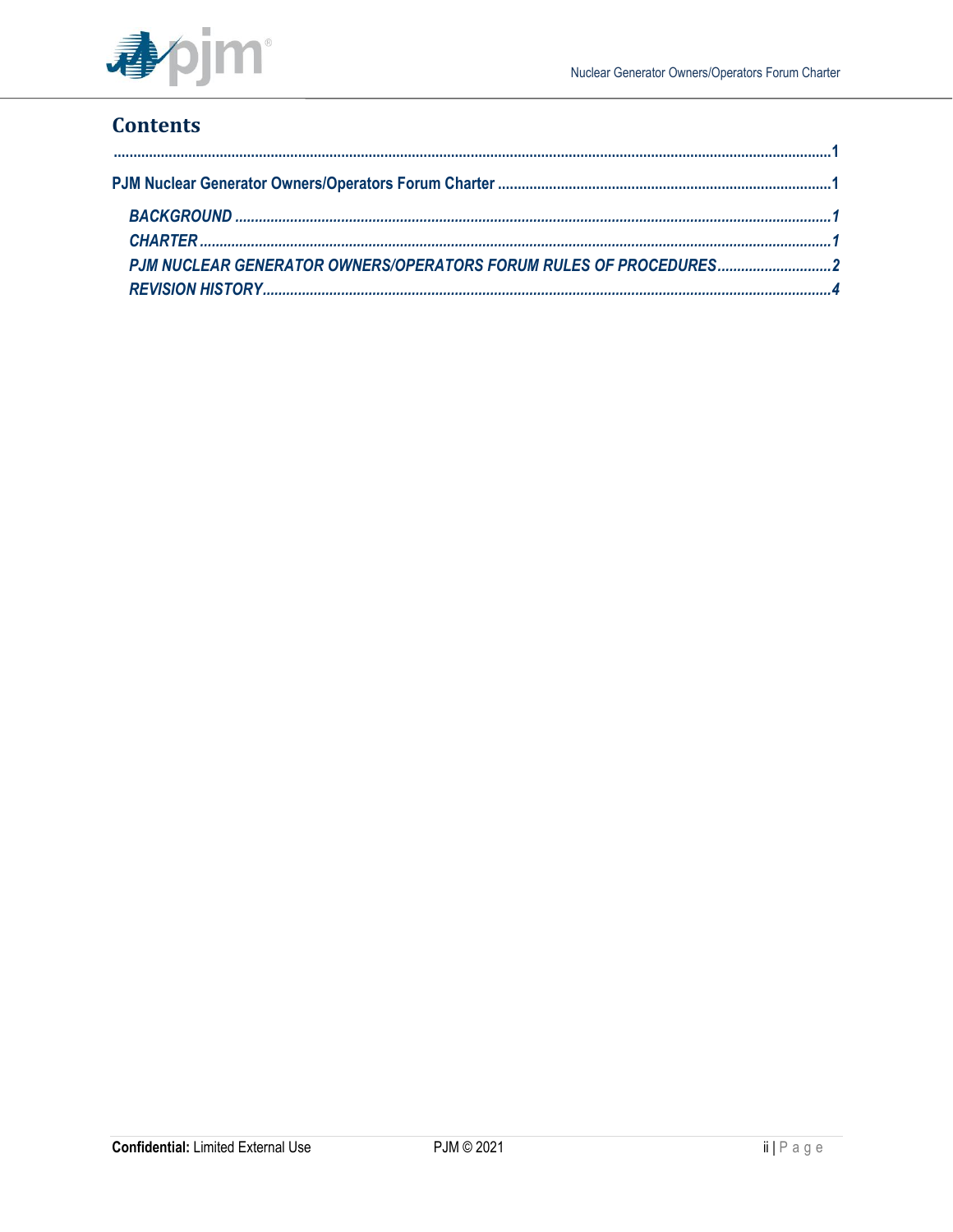

# <span id="page-3-0"></span>**PJM Nuclear Generator Owners/Operators Forum Charter**

## <span id="page-3-1"></span>*BACKGROUND*

Nuclear Generator Owners/Operators within the PJM Region (listed below) have formed a Forum. In this environment where various states have deregulated the generation of electricity, certain Nuclear Regulatory Commission (NRC) licensing and related technical issues need to be addressed by Nuclear Generator Owners/Operators, with PJM, North American Electric Reliability Corporation (NERC) (or any successor organization) and the applicable Regional Entities (ReliabilityFirst (RF) and SERC Reliability Corporation (SERC)), PJM Transmission Owners, other PJM Members and the Institute of Nuclear Power Operations (INPO). Therefore, the need exists for PJM to maintain familiarity with nuclear industry issues surrounding plant operation, transmission design basis, and performance. As highlighted by NRC discussions with the FERC, NERC, and PJM, there are many planning design and operational issues that are unique to nuclear generating units which must be well understood. For these reasons, the Nuclear Generator Owners/Operators within the PJM Region have organized a Nuclear Generator Owners/Operators Forum (NGOF) in accordance with Manual 34 rules for creating a Forum.

### **Meeting Attendance**

Registered attendance both in-person and on the phone is limited to the NGOF Roster Members, NGOF Member Designees, PJM Member Transmission Owner staff associated with nuclear generating units, PJM Member Generator Owner/Operator staff, and any PJM staff. All non-members of the NGOF, excluding PJM staff, will need to contact the NGOF Secretary via email to register for each meeting selected to attend. The NGOF Chair or Vice Chair will need to approve the requesting attendee. Meeting attendance is still available to all PJM Members after registration approval. Attendance from any member of the media is strictly prohibited. No attendee is permitted to share meeting discussions or materials in a public forum.

### <span id="page-3-2"></span>*CHARTER*

1) Define and implement the required relationship between PJM, NERC/Regional Entities, Nuclear Generator Owner/Operator and Transmission Owner/local control centers relative to issues such as: reliable operation, restoration, plant Final Safety Analysis Report (FSAR) issues, and design/control of the Bulk Electric System (BES). NERC Reliability Standard NUC-001 "Nuclear Plant Interface Coordination" specifies the coordination required between Nuclear Plant Generator Operators (NPGOs) and Transmission Entities for the purpose of ensuring nuclear plant safe operation and shutdown. PJM Manual 39, as approved and implemented, represents an Agreement, or one of the Agreements, among the applicable NUC-001 Transmission Entities that reflects the mutually agreed upon NPIRs and documents how the NPGOs and Transmission Entities shall address and implement the NPIRs.

2) Include all Nuclear Generator Owners/Operators within the PJM control areas as official Forum Members in the development and review of procedures and protocols to ensure that issues are adequately addressed. Each Nuclear Generator Owner/Operator within the PJM control areas should be represented by at least one rostered member.

3) Reconcile and amend PJM/Regional Entity's design and operations policy with each plant's Final Safety Analysis Report (FSAR). Work with PJM RTO, NERC/Regional Entities, PJM Transmission Owners, and other appropriate parties to gain a common understanding of the changes required. With sufficient advance notice to obtain timely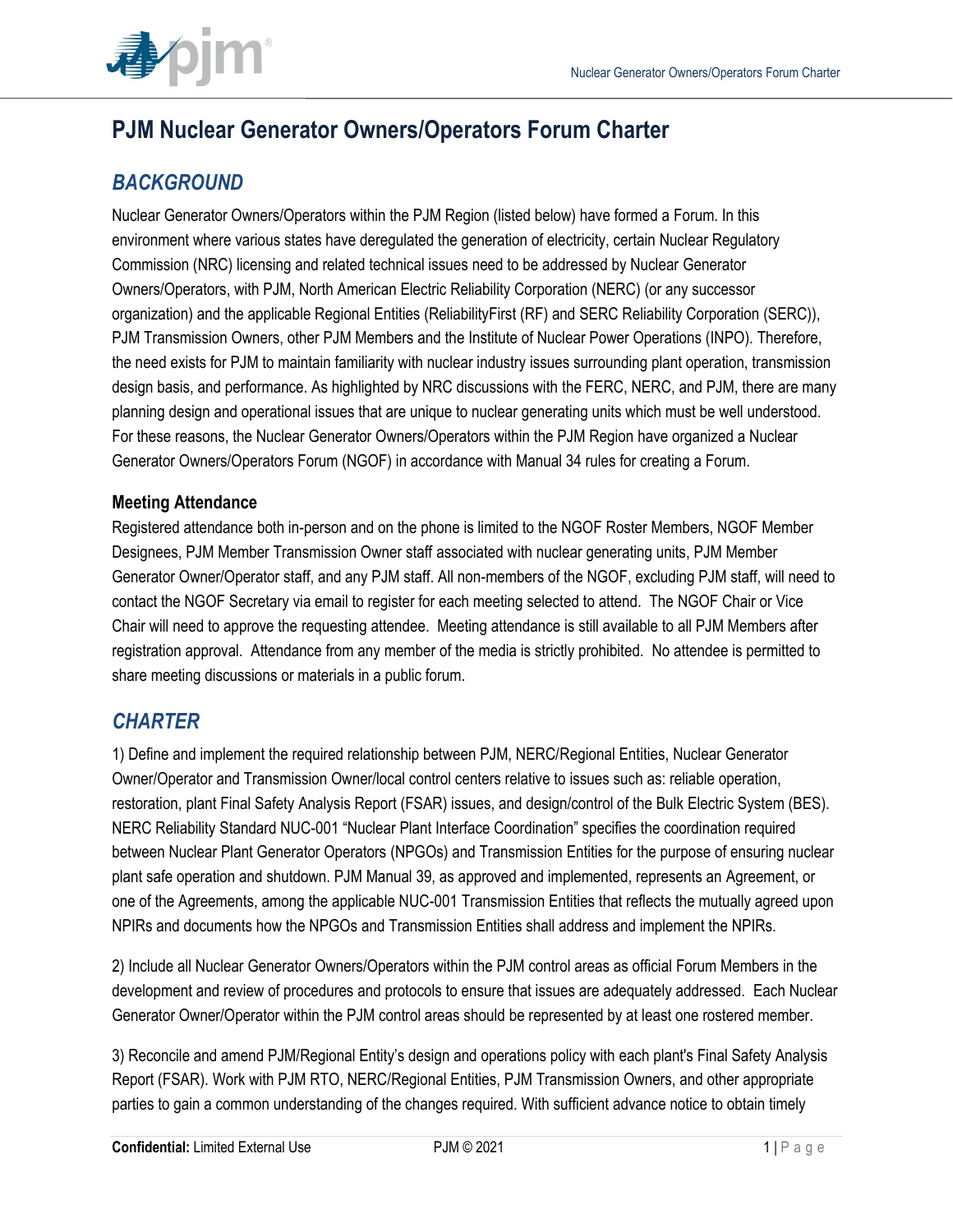

approvals, propose modifications to each FSAR as necessary or propose PJM/Regional Entity's design or operations policy modifications as necessary.

4) Nuclear Generator Owner/Operator and Regional Transmission Organization policy issues, actions and recommendations should be discussed. These issues, actions and recommendations should be coordinated with industry groups as necessary.

5) Nuclear Generator Owners/Operators shall be proactive in coordination with RTOs/ISOs to ensure compliance to FERC regulations, and the mandatory NERC/Regional Reliability Standards. The Forum shall address two key issues: a) transmission system reliability, and b) consistency and timing of transmission grid modification approvals with FSAR design basis modifications (as deemed necessary).

6) Provide the necessary communication infrastructure, an open PJM forum for discussion, and means to proactively resolve such issues.

## <span id="page-4-0"></span>*PJM NUCLEAR GENERATOR OWNERS/OPERATORS FORUM RULES OF PROCEDURES*

The following rules of order and expected Forum meeting protocols were established and agreed to: Meeting protocol will be generally informal. The Forum is a non-decisional body and the guidelines below are for polling purposes only.

On issues requiring a resolution by polling, each nuclear unit operating license within PJM carries one poll submission. (e.g., A Nuclear Generator Owner/Operator may hold more than one license as more than one nuclear unit may be owned by the same Nuclear Generator Owner/Operator.) However, the maximum number of poll submissions any one member may cast is four. The representative will be the primary NGOF rostered member or chosen by the Nuclear Generator Owner/Operator. A simple majority result of the possible poll submissions is required to carry a proposed motion. Following the language of Manual 34, a Problem Statement/Issue Charge can be brought before a standing committee by any member or group of members or a User Group can be formed as needed.

#### **Roles and Responsibilities**

Chair and Vice Chair will serve one-year terms which will rotate among the NGOF members. The Vice Chair will have the opportunity to become the Chair at the end of the Chair's term. Chair and Vice Chair roles will be filled by PJM NGOF Member Company representative(s). NGOF Secretary role will be filled by PJM staff.

#### **Meeting Administration**

A simple majority of the members is required to be present to constitute a quorum and to approve meeting minutes. Any materials requiring an approval or endorsement should be sent out for review at least one week in advance of the meeting. Draft meeting notes and future meeting agendas will be posted on the PJM website for review. Final meeting notes will also be posted on the PJM website. The NGOF Secretary will forward all such materials to PJM for posting.

Poll submissions per member, based on nuclear operating licenses per member (as of February 16, 2020):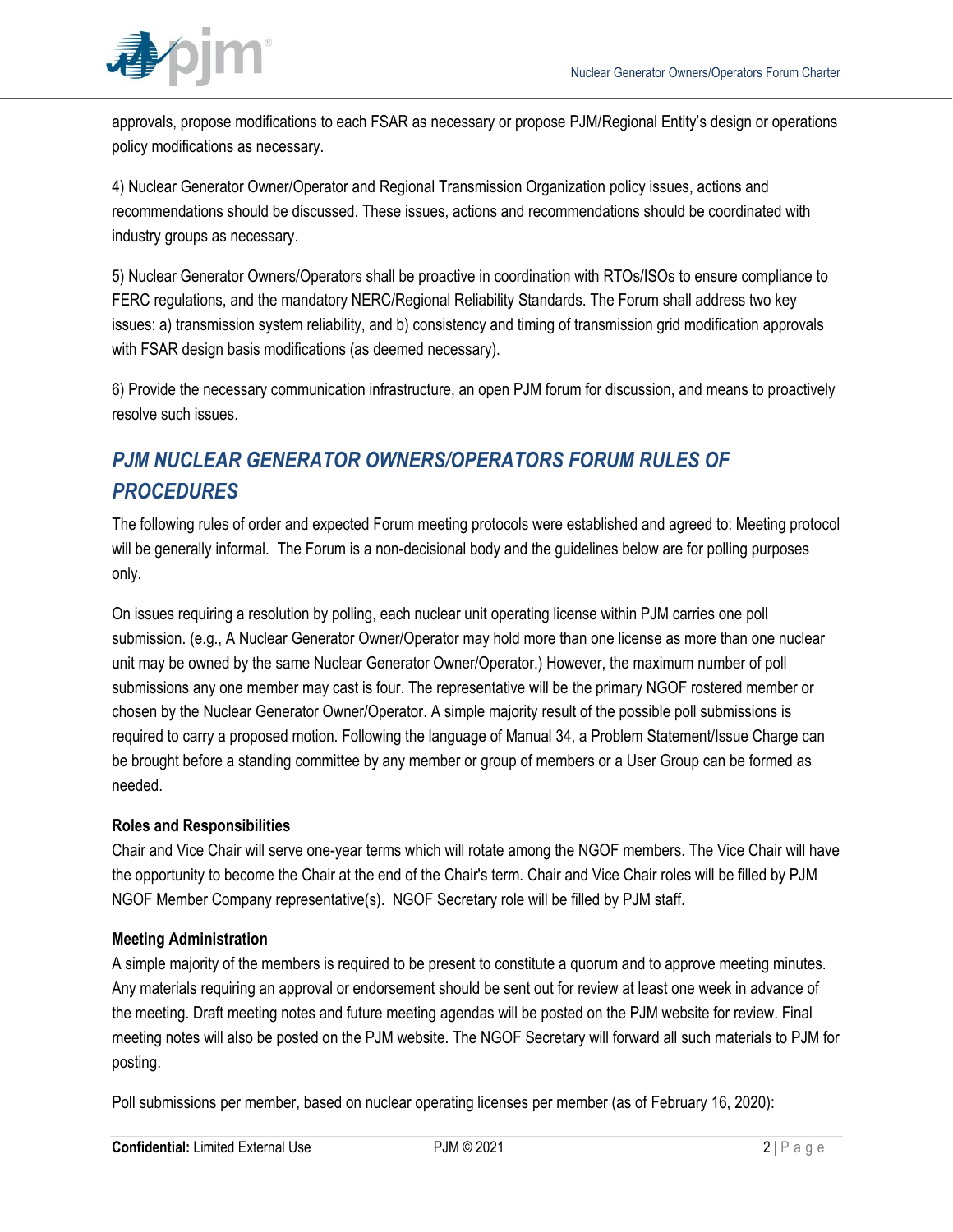

- Exelon: 4 poll submissions
- Energy Harbor: 4 poll submissions
- AEP: 2 poll submissions
- Talen: 2 poll submissions
- PSEG: 3 poll submissions
- Dominion: 4 poll submissions

Based on these figures, 10 out of 19 poll submissions are needed for a simple majority result, and 13 out of 19 poll submissions are needed for a two-thirds poll submission result.

| <b>NGOF Members (TO Zone)</b><br>Exelon Nuclear (BGE) | <b>Nuclear Generating Units in PJM</b><br><b>Calvert Cliffs 1</b> |
|-------------------------------------------------------|-------------------------------------------------------------------|
| Exelon Nuclear (BGE)                                  | <b>Calvert Cliffs 2</b>                                           |
| Exelon Nuclear (ComEd)                                | Braidwood 1                                                       |
| Exelon Nuclear (ComEd)                                | Braidwood 2                                                       |
| Exelon Nuclear (ComEd)                                | Byron 1                                                           |
| Exelon Nuclear (ComEd)                                | Byron 2                                                           |
| Exelon Nuclear (ComEd)                                | Dresden 2                                                         |
| Exelon Nuclear (ComEd)                                | Dresden 3                                                         |
| Exelon Nuclear (ComEd)                                | LaSalle 1                                                         |
| Exelon Nuclear (ComEd)                                | LaSalle 2                                                         |
| Exelon Nuclear (ComEd)                                | Quad Cities 1                                                     |
| Exelon Nuclear (ComEd)                                | Quad Cities 2                                                     |
| Exelon Nuclear (PECO)                                 | Limerick 1                                                        |
| Exelon Nuclear (PECO)                                 | Limerick <sub>2</sub>                                             |
| Exelon Nuclear (PECO)                                 | Peach Bottom 2                                                    |
| Exelon Nuclear (PECO)                                 | Peach Bottom 3                                                    |
| Energy Harbor (FE-W / ATSI)                           | Davis-Besse                                                       |
|                                                       |                                                                   |